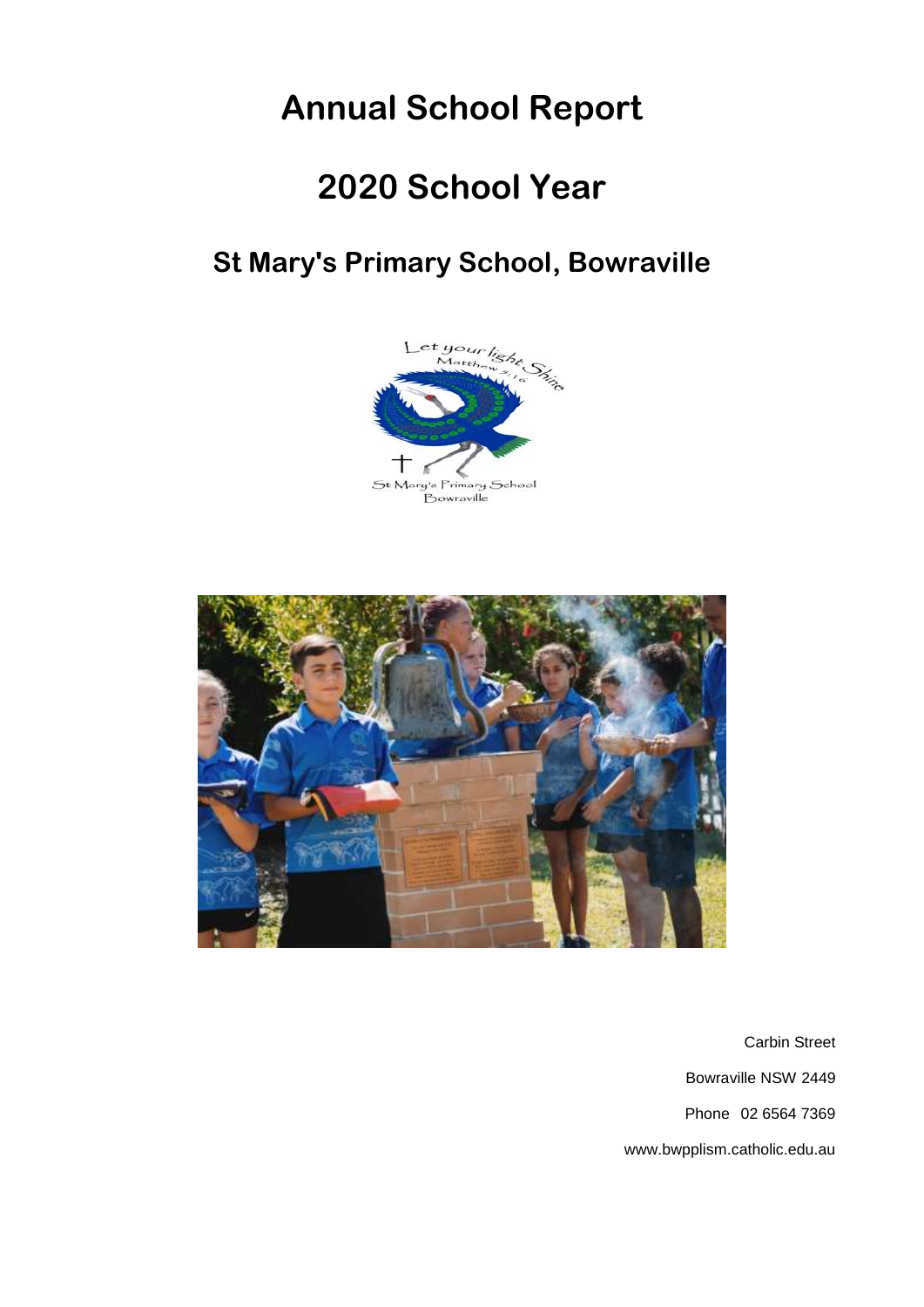# **About this report**

St Mary's Primary School is registered by the NSW Education Standards Authority (NESA) and managed by the Diocese of Lismore Catholic Schools Office (CSO), as the 'approved authority' for the Registration System formed under Section 39 of the NSW Education Act 1990.

The *Annual Report to the Parish School Community* for this year provides the parish school community with fair, reliable and objective information about school performance measures and policies, as determined by the Minister for Education.

The *Report* also outlines to the parish school community information about initiatives and developments of major interest and importance and the achievements arising from the implementation of the school Improvement Plan.

The *Report* demonstrates accountability to the Federal and State Government regulatory bodies, the parish and school community and the Catholic Schools Office (CSO). This *Report* has been approved by the CSO which monitors school processes to ensure compliance with all NESA requirements for Registration.

This *Report* complements and is supplementary to school newsletters, yearbooks and other regular communications. The *Report* must be available on the school's website by 30 June 2021 following its submission to NESA.

The contents of this *Report* may be tabled for discussion at various parent forums and all information is public.

Further information about the school or this *Report* may be obtained by contacting the school on 02 6564 7369 or by visiting the website at www.bwpplism.catholic.edu.au.

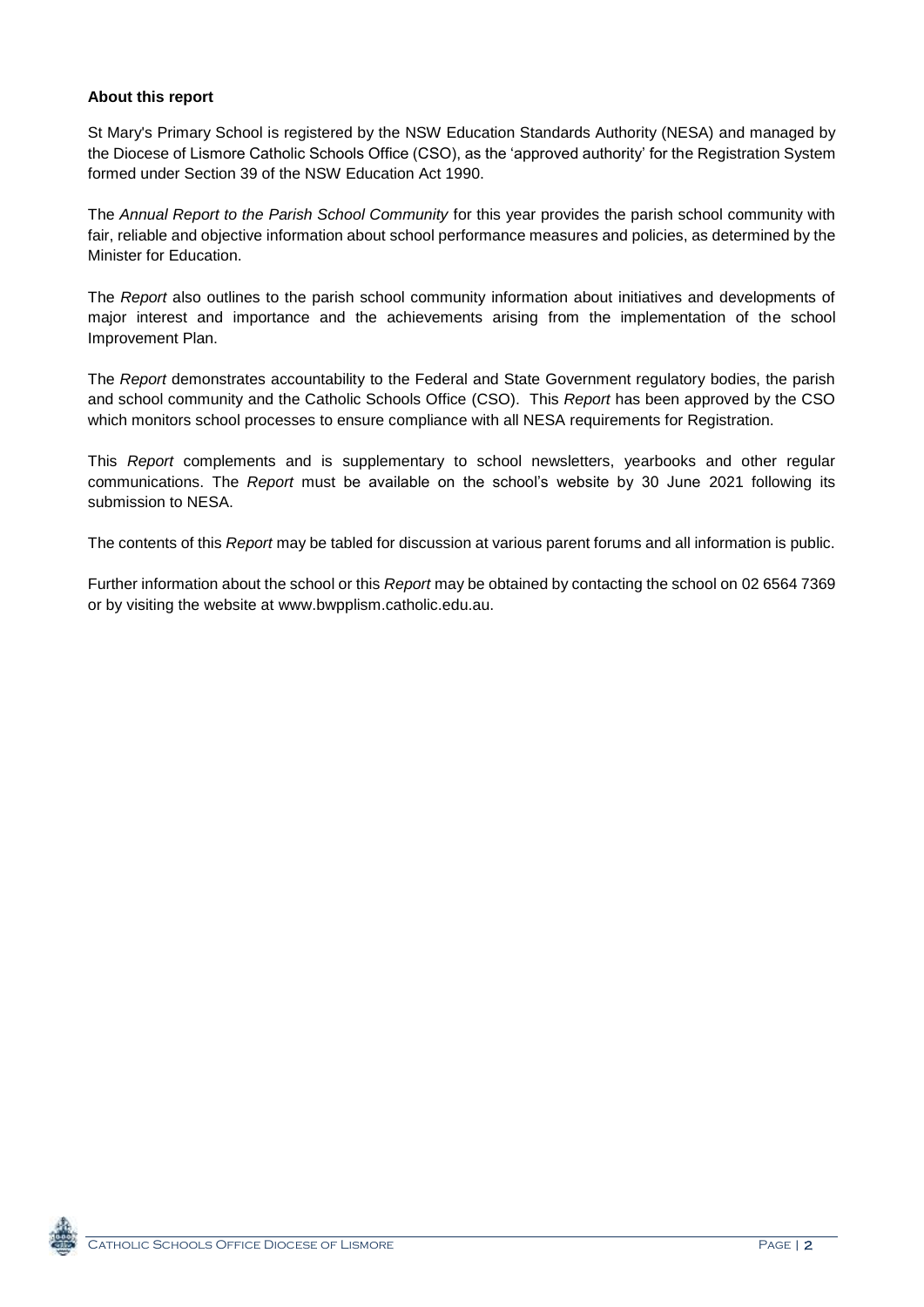### **1.0 Messages**

### **1.1 Principal's Message**

The primary purpose of St Mary's Primary School is to support the members of the parish community in providing a faith formation for their children. The school fosters a commitment to the individual person and provides opportunities for academic, cultural and sporting achievement. St Mary's Primary School offers students a quality Catholic education based on the teaching of the Church and within the context of a strong faith community.

Our parish school continued to provide many opportunities for the students to excel in academic, cultural and sporting areas. All of these areas combined to ensure that our school's mission was lived out daily in the life of the school.

The students' achievements and accomplishments were showcased throughout 2020. Student work was proudly displayed in classrooms, on school noticeboards and in the school office. School achievement was highlighted and celebrated at many school assemblies. Our focus was to continue to build on the reputation that St Mary's Primary School has earned as an exemplary school. The following list provides an indication of the school's academic achievements. In 2020 the school:

- Students learnt the traditional Gumbaynggirr language, leading to language and song presentations within the school and wider communities.
- Implemented Personal Plans and Deadly Cultural Learning Plans to assist vulnerable Indigenous and non-Indigenous students to make individual progress in both literacy and numeracy.
- Participated in the New South Wales Literacy and Numeracy Action Plan which increased the students' writing and numeracy skills.
- Consolidated the Walker Learning Approach in Kindergarten to Year 2. This is a play-based learning and teaching approach that suits the school's context and the students' learning needs.
- Commenced implementing the Walker Learning Approach in Years 3 to 6. This approach focuses on increasing student engagement in the learning and teaching process.

There were many opportunities throughout the year for our school to be represented at community and cultural events. The following list provides an indication of the school's cultural program and community involvement. In 2020 the school:

 Due to the COVID-19 Pandemic lockdowns and restrictions throughout the year, opportunities for students to be represented at community and cultural events were curtailed.

Students performed well at various sporting events throughout the year. The following list provides some examples of sporting highlights. In 2020:

- Students in Years 3 to 6 participated in a local Netball Gala Day.
- All students participated in the School Cross Country.
- Other opportunities were limited due to the COVID-19 Pandemic.

There were many people who assisted in the school's quest for excellence. In particular, special thanks are extended to the parent body and the school staff for all their generous efforts. St Mary's Primary School is indeed blessed to have such dedicated and enthusiastic people supporting the school.

Warren Niethe Principal

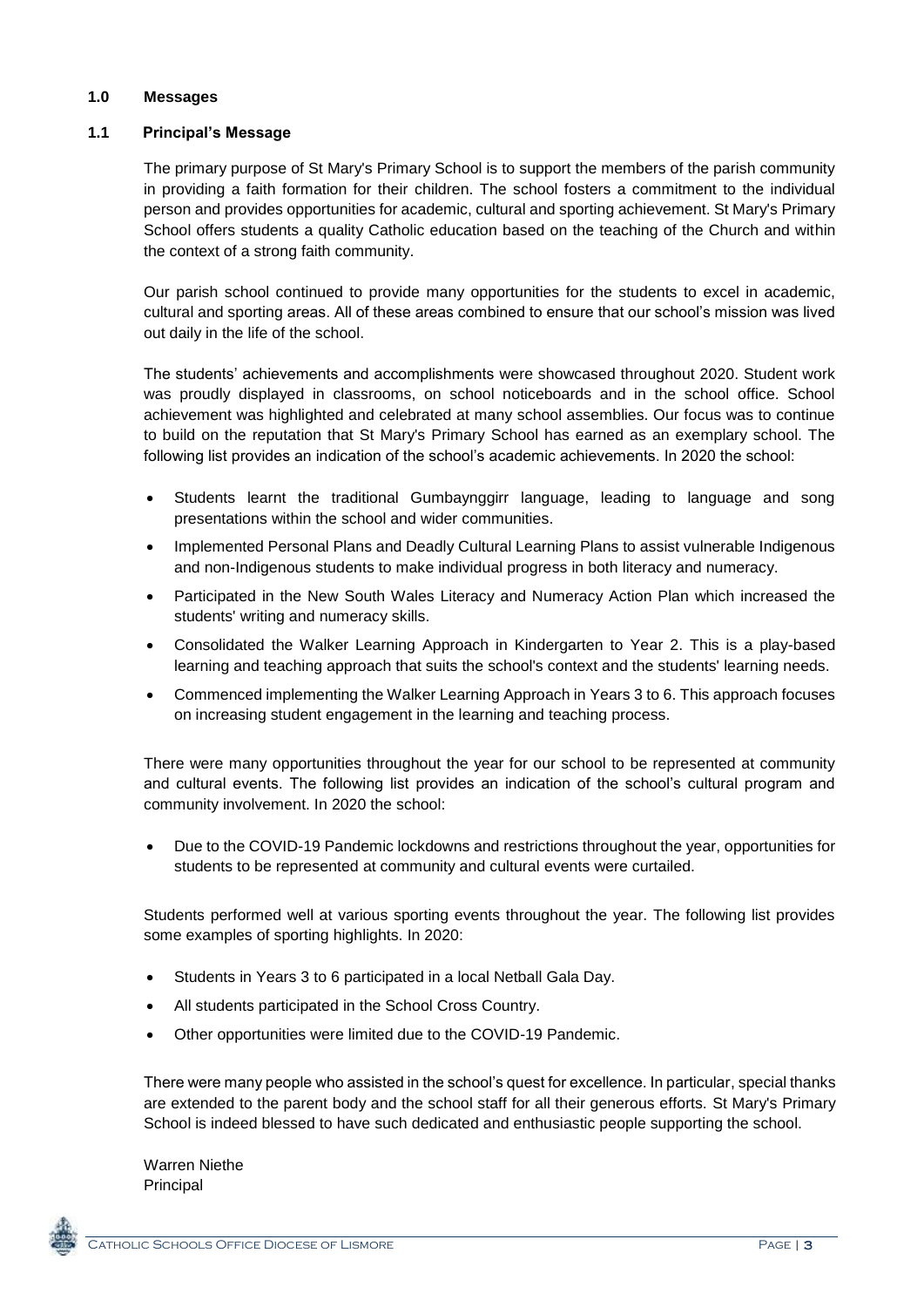# **1.2 A Parent Message**

St Mary's continued to reach out to our Indigenous families. However, a number of usual events or programs were either modified or postponed due to COVID-19 Pandemic restrictions that were in place throughout the year. The traditional language of the Gumbaynggirr people was actively taught to all children throughout the school by an Aboriginal staff member. This is an important part of our school community as it enables the Gumbaynggirr culture and traditions to flourish for future generations.

Following COVID-19 Pandemic safety guidelines our school continued to be an important part of Nambucca Valley Catholic Parish (NVCP). Staff, children and families attend weekly mass with parishioners as well as donating Christmas hampers to our local St Vincent de Paul. The school and the NVCP worked with an Aboriginal Health Corporation to support a Youth Hub that operates out of the school hall.

A group of parents were active within the school, assisting with the many varied celebrations and activities such a sporting carnivals, Mothers' Day stall, Fathers' Day stall, Easter Raffle and other events.

Families were kept informed about what was happening at school by a School Newsletter that was sent out on a regular basis, was published on the school webpage as well as frequent Facebook posts. Parents and students were able to have a say about how the school is going through a comprehensive annual survey. Information about school improvement has been shared.

Aunty Brenda Buchanan Parent Member Friends of St Mary's

### **2.0 This Catholic School**

### **2.1 The School Community**

St Mary's Primary School is located in Bowraville and is part of the Nambucca Valley Catholic Parish Parish which serves the communities of Bowraville, Macksville and Nambucca Heads, from which the school families are drawn.

Last year the school celebrated 116 years of Catholic education.

The parish priest Fr Shelwin Fernandez is involved in the life of the school.

St Mary's Primary School is a parish school with strong links to the parish family. The school aims to involve the children and their families in the life of the parish through activities such as:

- Participation in Parish Sacramental Programs.
- Participation in ministries such as Welcome to Country in Language, altar serving, reading and offertory at school and parish masses.
- Including and supporting the Gumbaynggirr Elders.
- Supporting the local St Vincent de Paul Chapter.

The parish school uses the mandated Diocesan Religious Education curriculum and the resource text "To Know, Worship & Love". Catholic life and culture permeate school life with two and a half hours of religious education taught formally each week. The Diocesan Daily Prayer guidelines support the school's prayer life. The aims and direction of our parish school are guided by *The Mission of Jesus Christ Foundational Values Catholic Education in the Diocese of Lismore.* This Framework underpins

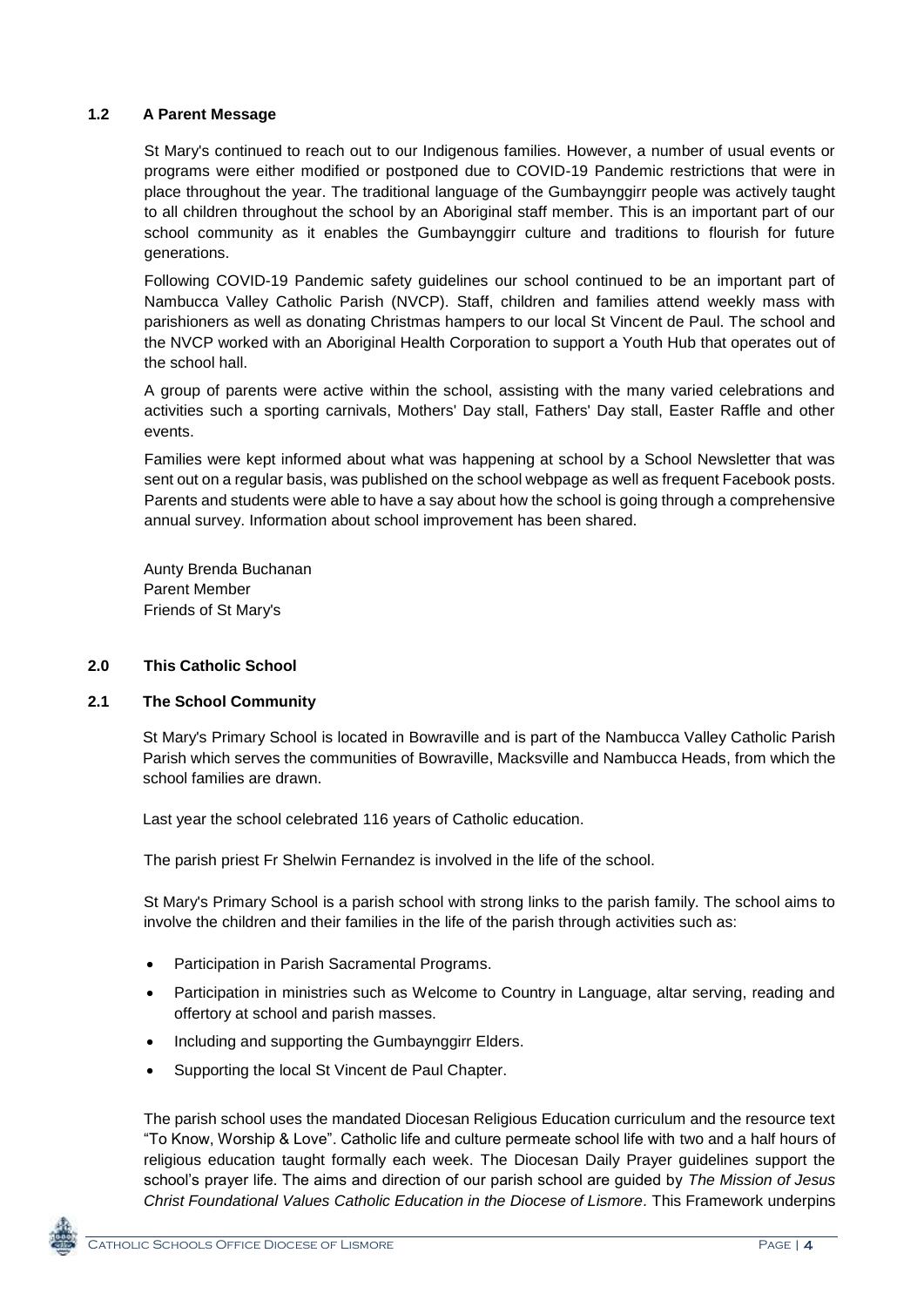all policy, planning, roles and processes within the parish school. Our aim is to increasingly integrate the essence of this statement into all aspects of school life. Religious Education is given priority in our school and classroom curriculum and planning.

The parish school Mission Statement highlights the nature and calling of the school.

# **2.2 School Enrolment**

St Mary's Primary School caters for children from Years K to 6. The following table indicates the student enrolment characteristics:

|                   | Year K | Year 1 | Year 2 $\parallel$ | Year 3 | Year 4 | Year 5 | Year 6 | <b>TOTAL</b><br>2020 | <b>TOTAL</b><br>2019 |
|-------------------|--------|--------|--------------------|--------|--------|--------|--------|----------------------|----------------------|
| <b>Male</b>       |        | 10     |                    |        |        | ົ      |        | 30                   | 24                   |
| Female            |        |        |                    |        |        | ົ      |        | 19                   | 18                   |
| Indigenous *      | 5      | 10     |                    |        |        | 3      |        | 31                   | 24                   |
| EALD <sup>*</sup> |        | 10     |                    |        |        | ≏      |        | 31                   | 24                   |

\* *count included in first two rows*

NB: EALD refers to students who have English as an Additional Language or Dialect.

### **2.3 Student Attendance**

In order for students to reach their full potential it is important that they attend school regularly. Whilst it is the parents' legal duty to ensure their children attend school regularly, staff monitor attendance each day as a part of their duty of care. The Class Roll is marked every day and rolls are checked each week by the principal or their delegate. The school uses the attendance coding system adopted in all NSW schools. Unexplained absences are followed up promptly by staff. Parents are requested to provide a satisfactory explanation for an absence by means such as a written note, telephone call, SMS message or email to the school preferably on the first day of absence, and certainly within seven days. The principal is made aware of sustained student absences or absences reflecting a pattern. In these situations, the principal or delegated staff member contacts the parent/guardian. Parents are encouraged to arrange medical and other necessary appointments outside school hours. Prolonged periods of absence occur from time-to-time for various reasons. In these cases, students and their parents meet with the principal to discuss the leave request.

The average student attendance rate for the school during 2020 is shown in the following table.

| Year K | Year 1 | Year 2 Year 3 |       | Year 4 | Year 5 |       | Year 6   All Years |
|--------|--------|---------------|-------|--------|--------|-------|--------------------|
| 81.4%  | 87.3%  | 90.9%         | 89.6% | 85.2%  | 88.8%  | 94.8% | 87.7%              |

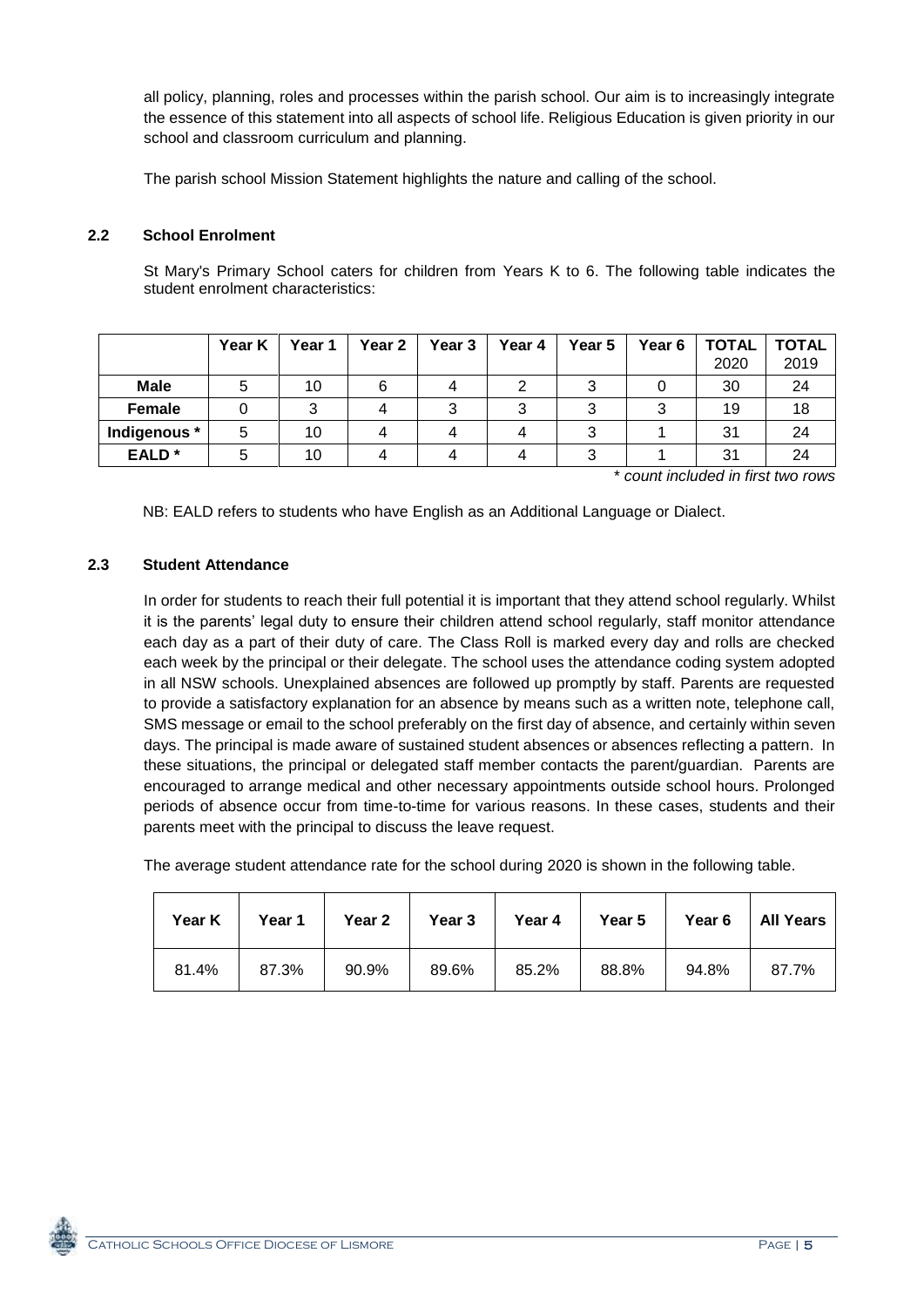# **2.4 Teacher Standards and Professional Learning**

All teachers employed by the School are qualified to teach in NSW. Additionally, all teachers at this School who are responsible for delivering the curriculum are accredited with NESA. Effective from October 2007, the minimum qualification for a teacher in a systemic school in the Diocese of Lismore is a four year teaching degree. Teachers at this School are either accredited as conditional, provisional or proficient as defined by the *[NSW Teacher Accreditation Act 2004](https://www.legislation.nsw.gov.au/#/view/act/2004/65/part4/div5)*. Accreditation at the levels of Highly Accomplished and Lead teacher are voluntary. The number of teachers within the Diocese at these levels is as follows: Conditional 82 teacher(s); Provisional 93 teacher(s); Proficient 946 teacher(s); Highly Accomplished 1 teacher(s); Lead 2 teacher(s). Teacher status at individual schools can be sourced directly from the School.

At this school there are 8 teacher(s) accredited with NESA, 8 teacher(s) with recognised qualifications to teach Religious Education, 5 Indigenous staff and 8 non-teaching staff.

### **2.5 Teacher Attendance and Retention**

The average teacher attendance figure is 92.0%. This figure is provided to the school by the CSO.

There were no significant staffing changes last year.

# **2.6 Initiatives Promoting Respect and Responsibility**

The school ensures that at every available formal and informal opportunity the values of respect and responsibility are promoted. We want every student to understand and appreciate that they are part of both the school and the local community.

The school models and teaches students about respect and responsibility in a number of ways:

- The values of respect and responsibility lie at the heart of Catholic schools, and underpin all policies and procedures. Students, teachers and parents are regularly reminded of the school's commitment to these and other school values by newsletter items, assembly messages and by the nature of our interpersonal relationships. A whole school program based on the concepts of team, respect, understanding, support and togetherness (TRUST) continues to be implemented.
- The values of respect and responsibility among the students was further consolidated through "Yarning Time" with the Child and Family Support worker. Yarning Time focused on restorative justice practices.

### **2.7 Parent, Student and Teacher Satisfaction**

The school uses a variety of methods to gauge parental, student and teacher satisfaction with school operations. The school understands the importance of regularly reviewing approval and satisfaction levels. Last year the following formal and informal opportunities allowed the school to test reaction to decisions, policy and school procedures.

Parent, student and staff levels of satisfaction relating to important aspects of school life have been captured in the past through the Diocese of Lismore Catholic Schools Office school improvement surveys. Additionally, parental, student and teacher informal opportunities regularly occur through the school newsletter, whole school assemblies as well as staff meetings.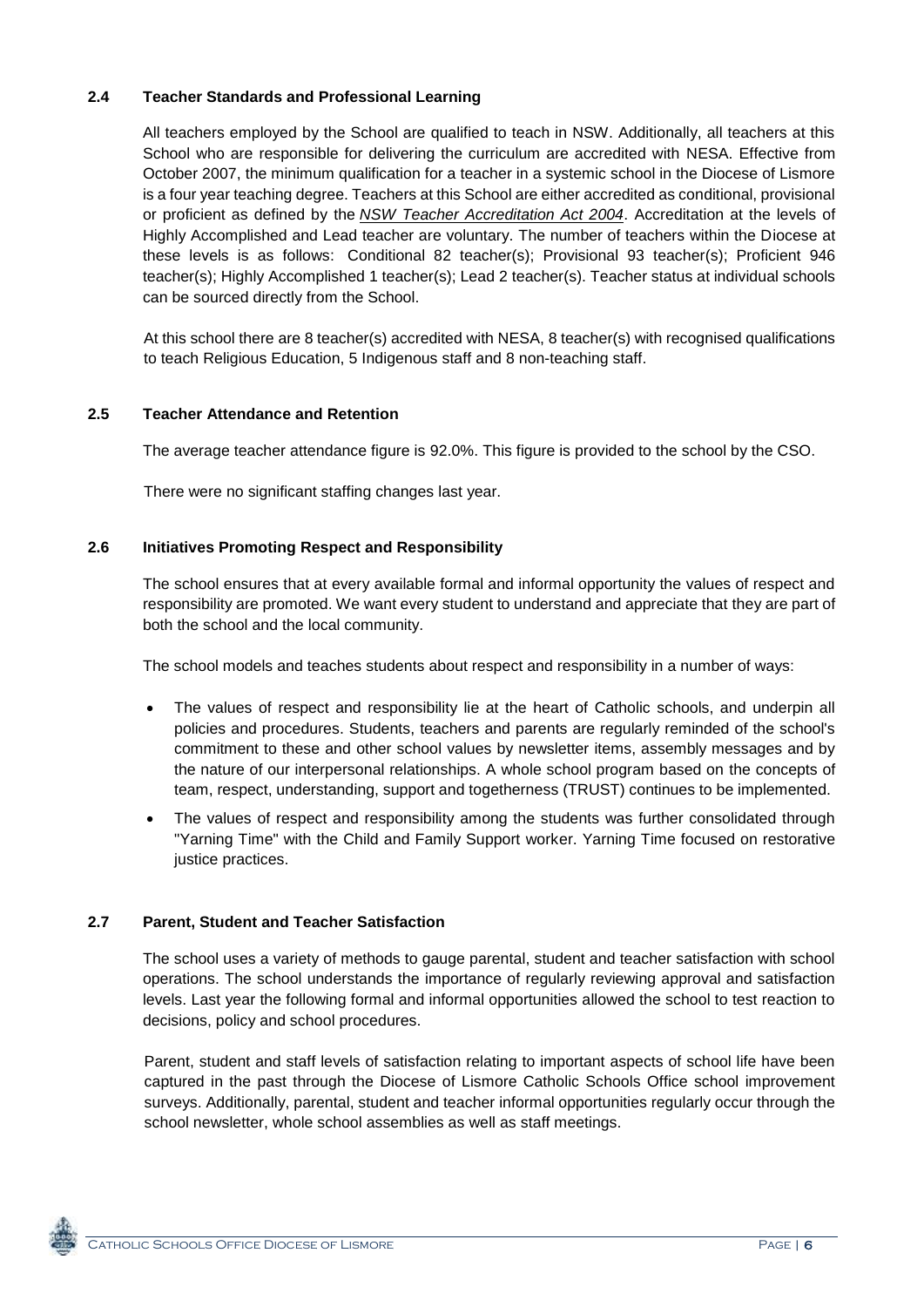# **3.0 Teaching and Learning**

# **3.1 School Curriculum**

The school provides a comprehensive educational program based on and taught in accordance with the NSW Education Standards Authority (NESA) syllabuses for Primary Education. The Key Learning Areas (KLAs) are English, Mathematics, Science and Technology, Human Society and its Environment, Creative Arts and Personal Development, Health and Physical Education.

- A number of Key Learning Areas are contextualised taking into account a significant percentage of the students are Aboriginal.
- The early years of learning and how the curriculum is delivered are important focus areas as many students are starting with limited school readiness. To this end, a play-based approach to learning is being implemented.
- There is a strong emphasis that all students meet State and National benchmarks in Literacy and Numeracy.
- Student progress is tracked and monitored using Learning Progressions in Literacy and Mathematical Assessment Interviews in Numeracy.
- The school curriculum is personalised for students through differentiation and targeting specific learning goals. Personalised Plans as well as Deadly Cultural Learning Plans for Aboriginal students are used.

The school continues to work towards developing 21st Century pedagogy. This pedagogy will underpin learning across the school. Furthermore, there is a strong emphasis on cultural diversity, inclusiveness, personalised learning programs, wellbeing and parent partnerships. Teachers intentionally implement the Gradual Release of Responsibility model. This is achieved through modelled, shared, guided and independent learning activities. Additionally, students collaboratively co-design with their teachers individual learning intentions and success criteria as well as receiving feedback. Personalised learning is enhanced by tracking and monitoring individual student progress.

The parish primary school offers a strong co-curricular program including student participation in:

- Fostering a connection with the Gumbaynggirr community, especially with the Elders.
- Learning Aboriginal cultural songs and dances that are performed in the wider community.
- Excursions to St Patrick's Primary School, Macksville and Bowraville Central Public School for shared educational activities.
- Hosting cultural immersion programs for a number of Sydney based schools.

### **3.2 Student Performance in National Testing Programs**

### **3.2.1 NAPLAN**

There are no NAPLAN results to report in 2020 as a result of the decision by the Australian Government for students not to participate in the NAPLAN Assessments due to the circumstances of the Covid-19 Pandemic.

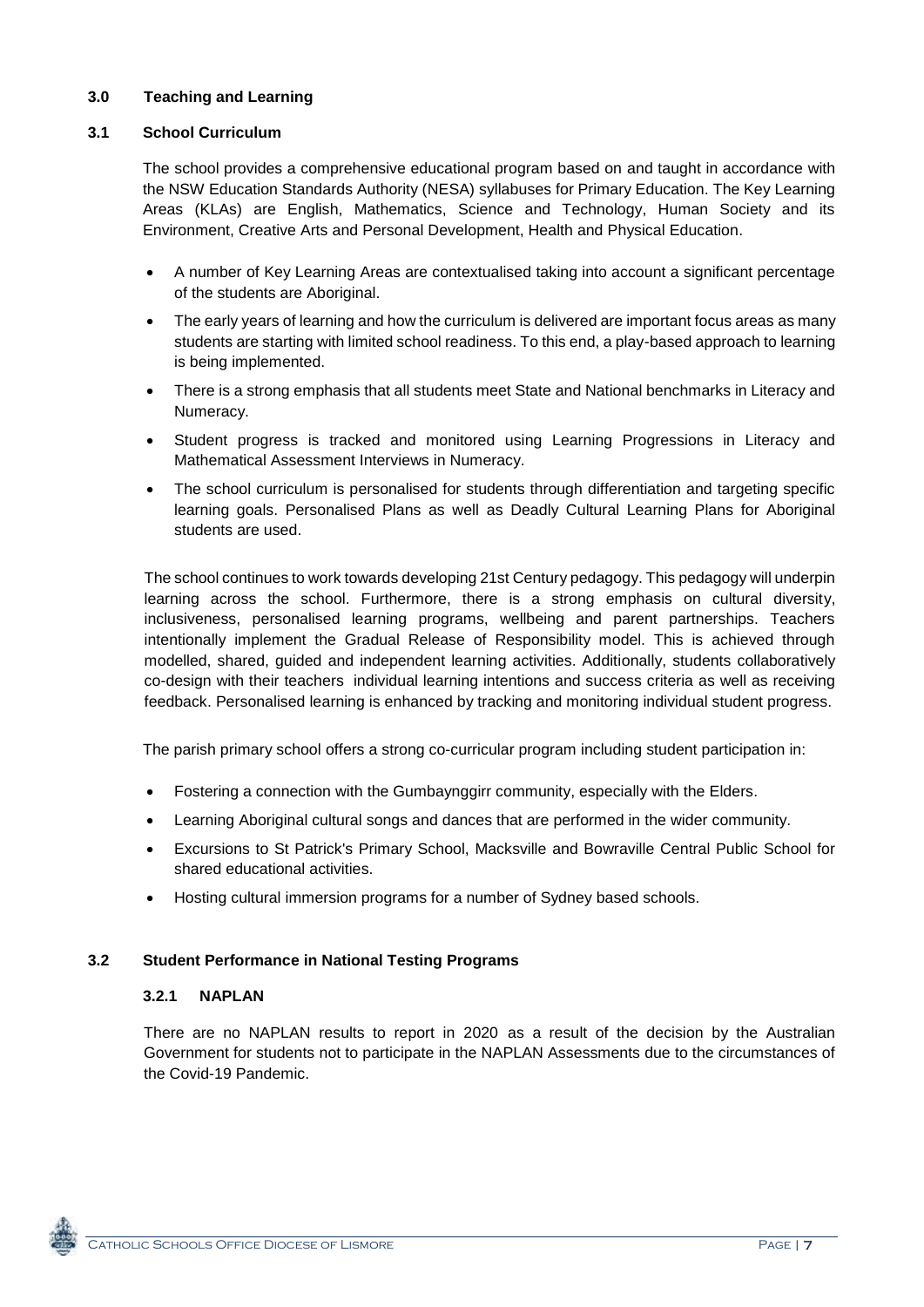# **3.3 Teacher Professional Learning**

All teachers have been involved in professional learning activities during the year. These activities are designed to develop the professional skills and understandings of staff so as to improve student outcomes. Professional development can take many forms including whole-staff development days, subject specific in-services, meetings and conferences.

| <b>Staff Professional Learning Activity</b>                                                                                                                                                                                                       | Date       | <b>Presenter</b>                                            |
|---------------------------------------------------------------------------------------------------------------------------------------------------------------------------------------------------------------------------------------------------|------------|-------------------------------------------------------------|
| Lismore Catholic Schools Office Learning and<br>Teaching Statement - Introduction and Module 1                                                                                                                                                    | 20/07/2021 | St Mary's Primary<br>School Bowraville -<br>Leadership Team |
| Lismore Catholic Schools Office Learning and<br>Teaching Statement - Modules 2 and 3. School<br>Aboriginal and Torres Strait Islander Action Plan                                                                                                 | 25/09/2021 | St Mary's Primary<br>School Bowraville -<br>Leadership Team |
| Lismore Catholic Schools Office Learning and<br>Teaching Statement - Module 4. Preparation for the<br>Lyn Sharratt Learning Collaborative Partnership.<br>Mathematics Agreed Practice Statement.<br>Implementing Therapeutic Crisis Intervention. | 12/10/2021 | St Mary's Primary<br>School -<br>Leadership Team            |

Whole staff development day professional learning activities in 2020 were:

Additionally, staff attended either singly or in groups a range of professional development opportunities including:

| <b>Activity</b>                             | <b>Staff numbers</b> | <b>Presenter</b>                          |
|---------------------------------------------|----------------------|-------------------------------------------|
| <b>Technology for Classrooms</b>            |                      | Lismore Catholic<br>Schools Office        |
| Instructional Leader Training               |                      | Lismore Catholic<br><b>Schools Office</b> |
| Nationally Consistent Collection of Data    |                      | Lismore Catholic<br>Schools Office        |
| Walker Learning Approach                    | 3                    | Early Life<br>Foundation                  |
| <b>Extending Mathematical Understanding</b> |                      | Lismore Catholic<br><b>Schools Office</b> |

The professional learning expenditure has been calculated at \$1903 per staff member. This figure has been calculated by the CSO and reflects expenditure on casual release days and professional development activities in particular categories.

# **4.0 School Policies**

# **4.1 Enrolment Policy**

Parish schools were established as places of educational excellence and places that transmit the faith, in the mission entrusted to the Church by our Lord Jesus Christ. They form part of a tradition of Catholic education provided by religious and lay teachers in the Diocese of Lismore for over 150 years. They also fulfil parents' rights to choose the schooling for their children which reflects their own faith, values, beliefs and hopes. Catholic schools have a particular responsibility to provide a Catholic religious education to children baptised in the Catholic faith and to support parents in honouring the commitments that they made on behalf of their children at baptism. The Catholic school is also "open to all who want to share its educational and faith goals inspired by Christian principles" (Congregatio de Institutione Catholica 2009). Most importantly, there is a special place in parish schools for those with the greatest need, especially in areas of lesser educational options or lower socio economic circumstances, and efforts should be made to encourage such enrolments, within the vision of the

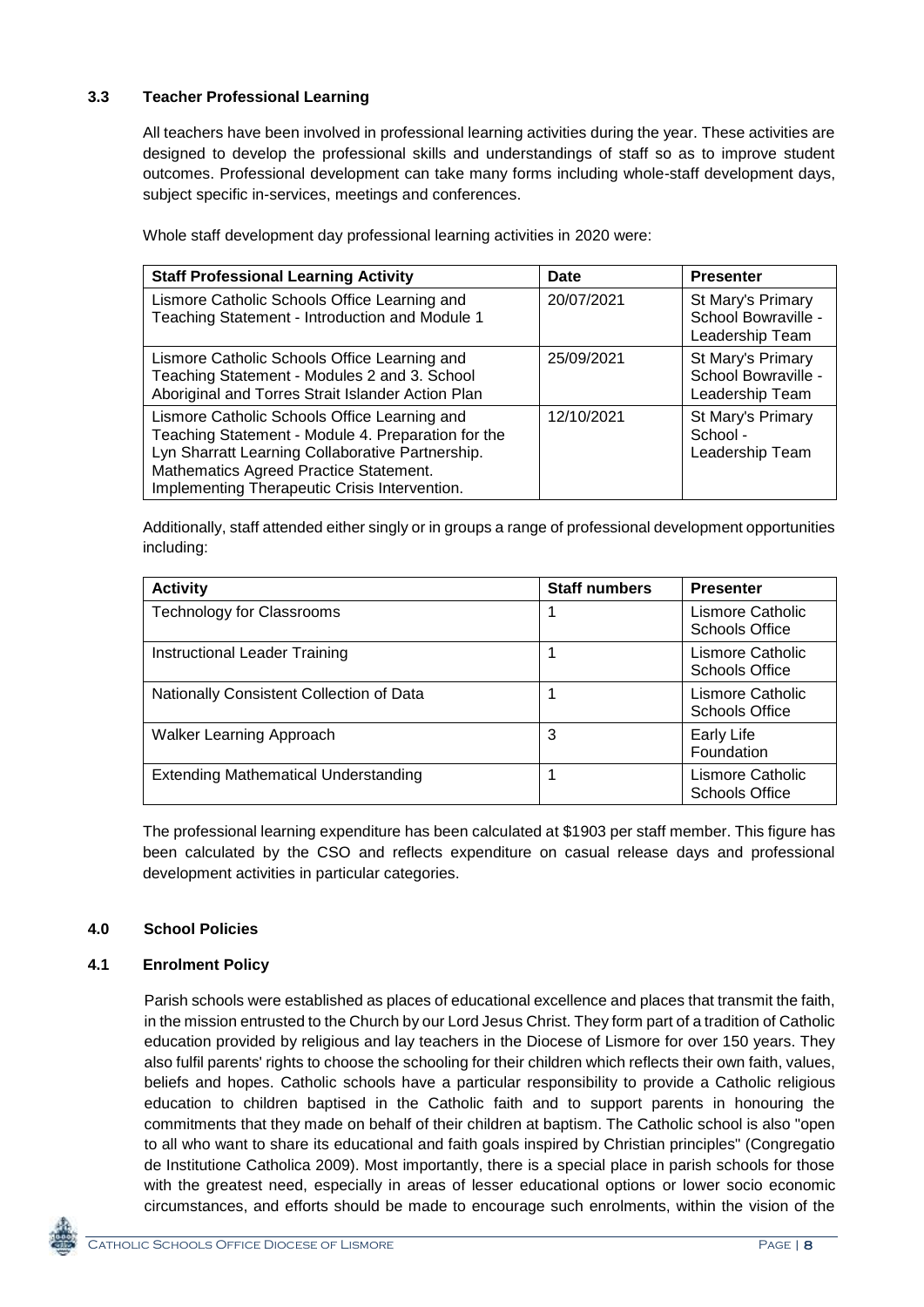Bishop of Lismore for the poor. Every new enrolment at St Mary's Primary School requires parents to attend an enrolment interview. The interview provides an opportunity to learn more about the educational experience provided by the school, specific school procedural policies and current school expectations. The Schoo[lEnrolment Policye](http://www.bwpplism.catholic.edu.au/wp-content/uploads/Enrolment-Policy-2008.pdf)xplains the Parish enrolment guidelines. A copy of the enrolment policy is located in the school office or it can be accessed on the school's website. There have been no changes to this policy this year.

# **4.2 Pastoral Care Policy**

The school's Pastoral Care Policy is based on the principles of restorative justice and procedural fairness. The policy reflects the vision and mission of the Catholic Church and is characterised by safety, trust and mutual respect. To live out this policy the school has adopted various programs aimed at helping students value themselves and experience wellbeing. These include programs focussing on self-esteem, social relationships, moral development, vocational awareness, sexuality, anti-bullying, drug awareness, health and personal safety. The school's pastoral care program has been developed in consultation with staff, parents and students and is available on the school's website. There have been no changes to this policy this year.

# **4.3 Discipline Policy**

The school does not sanction corporal punishment or allow parents to administer corporal punishment in the school.

The school policy is based on procedural fairness and ensures that school practices respect the dignity, rights and fundamental freedoms of individual students. Students are required to abide by the school rules and to follow the directions of teachers and other people with delegated authority. Where disciplinary action is required any penalty imposed will vary according to the nature of the breach and/or the student's prior behaviour. The policy is discussed with students, staff and parents on a regular basis. Reminders about the policy are regularly included in school newsletters. Relevant sections of the policy are also published in the student diary and it is available on the school's website. There have been no changes to this policy this year.

# **4.4 Anti-Bullying Policy**

The school's Anti Bullying Policy fosters a cohesive approach to the issue of bullying and includes specific initiatives that are designed to promote pastoral care, wellbeing and safe school communities. This policy covers the bullying of students with disabilities. Disabled children and young people need to know they have the right to be safe from bullying, what bullying is, how to keep safe and what to do if adults do not do enough to stop the bullying. The dignity of the human person is the foundation of all Catholic social teaching and intrinsic to our education ministry. There have been no changes to this policy this year and it is available on the school website.

### **4.5 Complaints and Grievance Policy**

The school policy is based on procedural fairness and recognises that parents and caregivers must have access to processes that allow them to resolve concerns in a supportive and conciliatory environment. Any concerns raised are responded to promptly and fairly, and confidentiality is always maintained. There have been no changes to this policy this year and it is available on the school website.

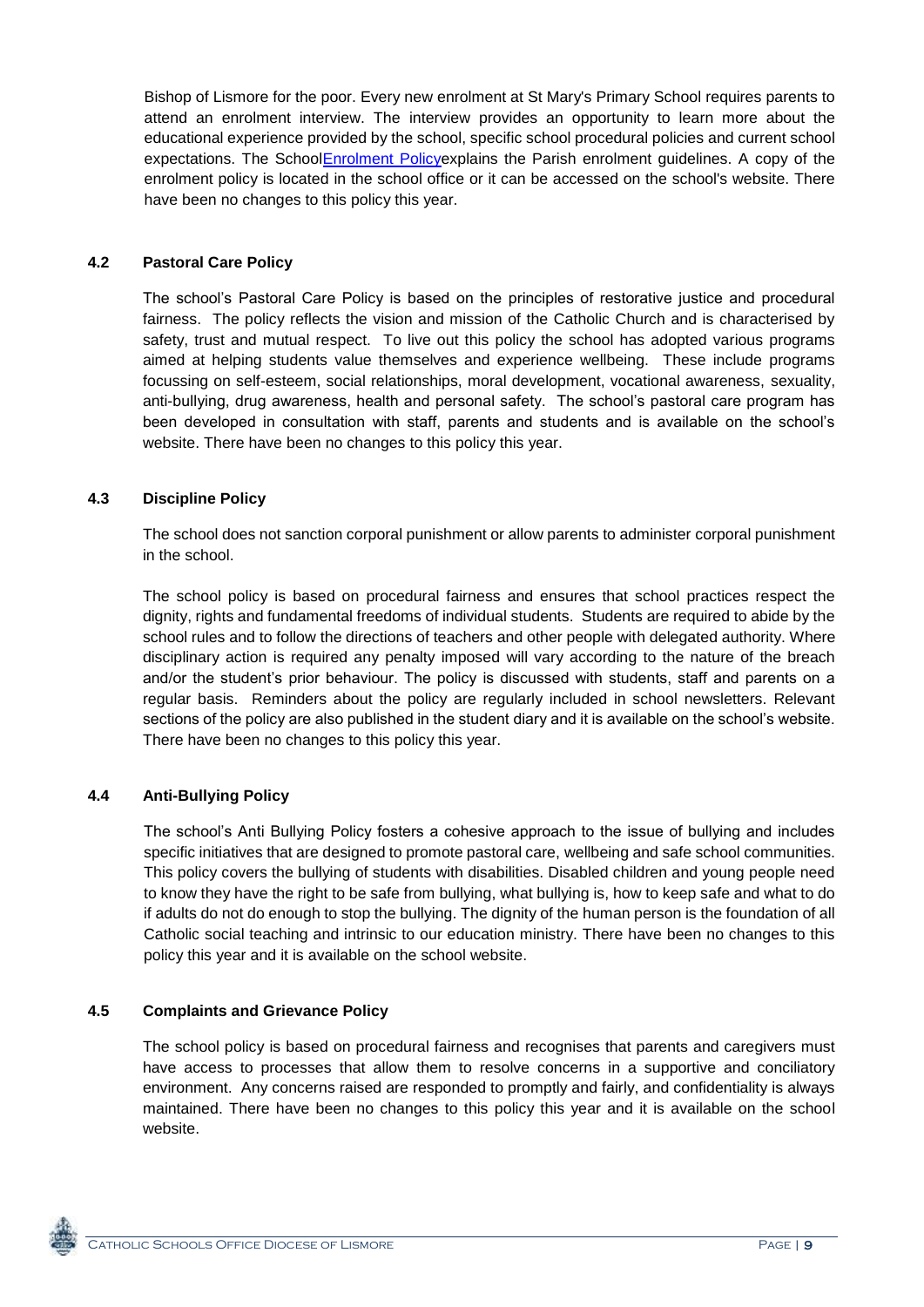### **5.0 School Determined Improvement Targets**

Each year the school implements the School Improvement Plan. 2020 was a very rewarding year.

| Key improvements achieved this year                                                                                                                                                                                                                                                                                                                                                                                                                                                                      | Key Improvements for 2021                                                                                                                                                                                                                                                                                                                                                                                                           |  |  |  |
|----------------------------------------------------------------------------------------------------------------------------------------------------------------------------------------------------------------------------------------------------------------------------------------------------------------------------------------------------------------------------------------------------------------------------------------------------------------------------------------------------------|-------------------------------------------------------------------------------------------------------------------------------------------------------------------------------------------------------------------------------------------------------------------------------------------------------------------------------------------------------------------------------------------------------------------------------------|--|--|--|
| <b>Mission of Jesus Christ</b><br>Worked towards a whole school formation<br>plan for staff, students and the wider<br>community with a focus on Aboriginal<br>Spirituality and Social Justice within the                                                                                                                                                                                                                                                                                                | <b>Mission of Jesus Christ</b><br>Gain student voice on how students wish<br>$\bullet$<br>to engage and learn about Religious<br>Education considering their cultural context<br>and experiences.                                                                                                                                                                                                                                   |  |  |  |
| Catholic Faith.<br>Permeated Catholic World View (CWV) in<br>other Key Learning Areas (KLAs).                                                                                                                                                                                                                                                                                                                                                                                                            | Embed<br>Aboriginal<br>spirituality<br>and<br>$\bullet$<br>perspectives into Religious Education<br>lessons by including Indigenous families,<br>Indigenous Education Workers<br>and<br>community Elders.                                                                                                                                                                                                                           |  |  |  |
|                                                                                                                                                                                                                                                                                                                                                                                                                                                                                                          | Provide storytelling kits that engage<br>$\bullet$<br>students in Religious Education lessons.                                                                                                                                                                                                                                                                                                                                      |  |  |  |
| <b>Learning and Teaching</b><br>Implemented<br>strategies<br>that<br>allowed<br>$\bullet$<br>students to monitor and track their own<br>learning through a process of goal setting,<br>reflection and self-assessment against<br>success criteria.<br>Established<br>staff<br>and<br>awareness<br>understanding of how personalised plans<br>improve the quality of learning and teaching<br>for all students.<br>Provided<br>opportunities<br>for<br>staff<br>to<br>understand quality differentiation. | <b>Learning and Teaching</b><br>Develop an agreed practice for the learning<br>$\bullet$<br>and teaching of writing.<br>Personalise the learning and teaching of<br>$\bullet$<br>writing through differentiation.<br>Improve the learning and teaching of<br>$\bullet$<br>writing by embedding learning walks, co-<br>teaching, coaching and providing feedback<br>to teachers.                                                     |  |  |  |
| <b>Pastoral Care</b><br>Surveyed families and the wider community<br>$\bullet$<br>about school engagement.<br>Worked<br>towards<br>Pastoral<br>Care<br>a<br>$\bullet$<br>framework.<br>Established agreed practices for student<br>management based on Therapeutic Crisis<br>Intervention.                                                                                                                                                                                                               | <b>Pastoral Care</b><br>Meet with parents twice a<br>$\bullet$<br>term<br>to<br>collaboratively<br>discuss<br>learning<br>opportunities for students.<br>Provide opportunities for parent voice<br>$\bullet$<br>when setting student learning goals.<br>Organize family friendly events that focus<br>$\bullet$<br>on literacy, numeracy, digital technologies,<br>spirituality, wellbeing as well as school-<br>home partnerships. |  |  |  |

### **6.0 Financial Information**

Catholic schools are accountable for all monies received. Each year, the Lismore Catholic Schools Office submits to the Commonwealth Government a financial statement on behalf of the parish primary schools and secondary colleges. This statement details the income and expenditure of each school. In addition, the financial accounts for each school and for the Catholic Schools Office are audited annually.

A visual summary of the income and expenditure reported to the Commonwealth Government for 2020 is presented below: